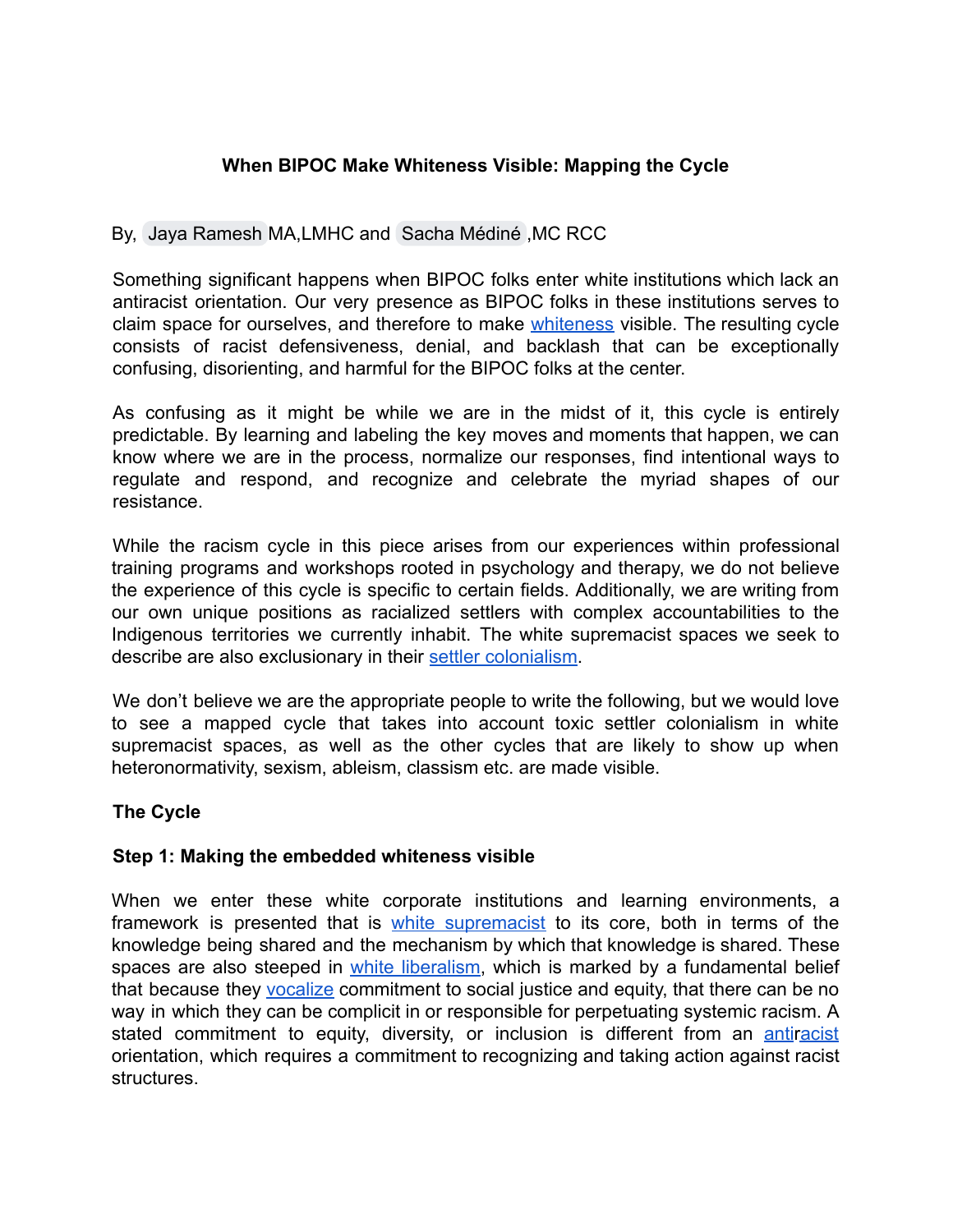The techniques presented in these learning environments have been developed by practitioners embedded in white spaces (who are almost universally white themselves), and reference white academic knowledge (though often drawing unofficially on and appropriating Indigenous or racialized traditions). The training itself inevitably is presented in a way that is consistent with these white-dominant ways of being, meaning that priority is given to efficiency and the downloading of knowledge. This knowledge is copyrighted and privatized in a manner consistent with white ways of being. The existence and participation of BIPOC people and communities are at best a peripheral last minute inclusion. This facade of explicit commitment without addressing any structural components initiates a dynamic where the naming of whiteness and white supremacy feels like an attack has been staged by BIPOC.

The cycle begins when BIPOC folks enter these spaces that have no antiracist orientation, and engage in some action that makes the structure of whiteness visible. Actions can include requesting a BIPOC-specific breakout space, naming cultural appropriation, identifying racist stereotyping in the material, or asking questions about the applicability of the material for BIPOC communities.

BIPOC participants have a deeply embedded, embodied, and in many cases intergenerational knowledge about what happens when we take this space for ourselves in white-dominant environments. As BIPOC, we know we are engaging in dangerous behavior; it is risky and vulnerable to be located in our racialized bodies while deciding to make white supremacy visible. Our bodies reveal this danger through trembling, flushing, and shakiness.

#### **Step 2: Revealing the Veiled Attack**

Calling attention to white supremacy by BIPOC evokes a response from white people. We have noticed that white trainers and leaders will respond with dysregulation, which can look like shock, defensiveness, or lashing out. The ask by BIPOC for structural equity is treated as a threat to the white space.

The subtext in this part of the cycle seems to be that we have disrupted homeostasis. For example, a white trainer might say, "We don't have an issue talking about this but we are concerned about others in the room," or "about the time we'll spend discussing this instead of continuing the training." If a BIPOC attendee experienced and named racism as an attack, a white response might take the form of accusations of lack of objectivity, neutrality, or kindness in not assuming another's best intentions.

All this is communicated in polite and coded ways, which can feel like a veiled attack, and lands as a threat on BIPOC attendees, particularly given the historic [anti-Blackness](https://www.racialequitytools.org/glossary#bgMedia_comp-kh6f6zji) and demographic features of our field of psychology. Most of the leaders in our therapy training spaces are white women, and there is a [long](https://en.wikipedia.org/wiki/Emmett_Till), [dangerous](https://theundefeated.com/features/being-black-in-a-world-where-white-lies-matter/), [ugly](https://www.boston.com/news/local-news/2014/10/22/the-charles-stuart-murders-and-the-racist-branding-boston-just-cant-seem-to-shake) [history](https://www.washingtonpost.com/arts-entertainment/2020/06/23/christian-cooper-central-park-birder-comics/) of white women claiming they are unsafe in the presence of Black people.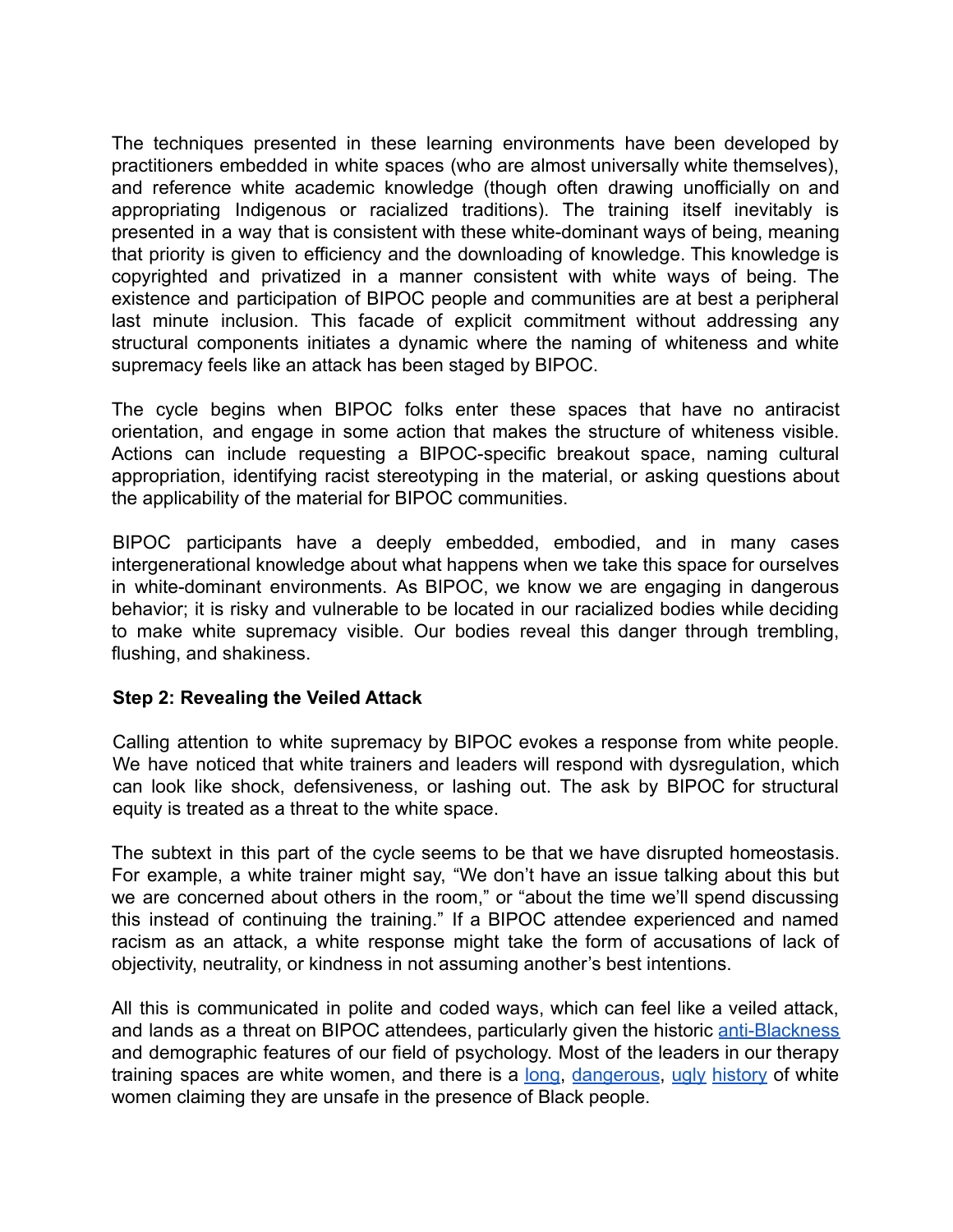In the context of white professional spaces, the attack and risk is likely less physical and more professional. For us as therapists, the racialized threat is therefore to our professional reputations, careers, financial wellbeing, and ability to continue providing support to our communities. We can imagine that the attack and the threat are similar in other professional spaces.

In this stage of the cycle, our bodies respond to this very real racialized attack, though our minds get fooled by the gentle, polite language. There might be shame and embarrassment for responding so intensely to polite words framed as well-meaning concern. Teachings from generations of white supremacy tell us that if we cause whiteness to target us, we have likely done something to deserve the attack. The initial threat response causes distress and harm, but so does the discordance between our intellectual and embodied responses; this is racial gaslighting. In all of this, Blackness is in crosshairs in a particular way.

With all of these forces swirling within us and between us as BIPOC folks, it is inevitable that we respond. It is our response at this part of the cycle, specifically naming the coded veiled attack as racism, that triggers the next stage of the cycle by making the racialized harm that we have suffered visible.

We suspect that in past years, our responses would have been less public. This year of COVID-19 has initiated a new period of technological hyper-surveillance, and there is additionally a new hypervisibility of BIPOC bodies and a call to action experienced by many BIPOC folks in the wake of the global #BlackLivesMatter uprising. We are more likely to speak out, and even if we don't name anything out loud, we do it with our bodies and our dysregulation which is picked up and noticed on camera. The body speaks.

So, we end this stage by naming in shaky voices that we have suffered an unnecessary racialized attack and asking what is to be done.

### **Step 3: Slowing down and assessing in the midst of white urgency**

Once white attendees and trainers hear the explicit naming, this part of the cycle begins with overt bids to fix their discomfort, which can look like statements such as, "We are confused by what has transpired," or "It seems like some of you are struggling." The framing of these sentiments, while seemingly well-intentioned, center white comfort and fall flat as they fail to do the fundamental first step in repair work, which is to take accountability by naming the specific individual racialized attacks in the previous stage as racism or white supremacy. Urgency to remove discomfort is the overwhelming energy of the response from white spaces here.

In turn, our response reflects this frustration and further entrenches us in the dance of whose comfort and safety matters; we guard and defend against further harm by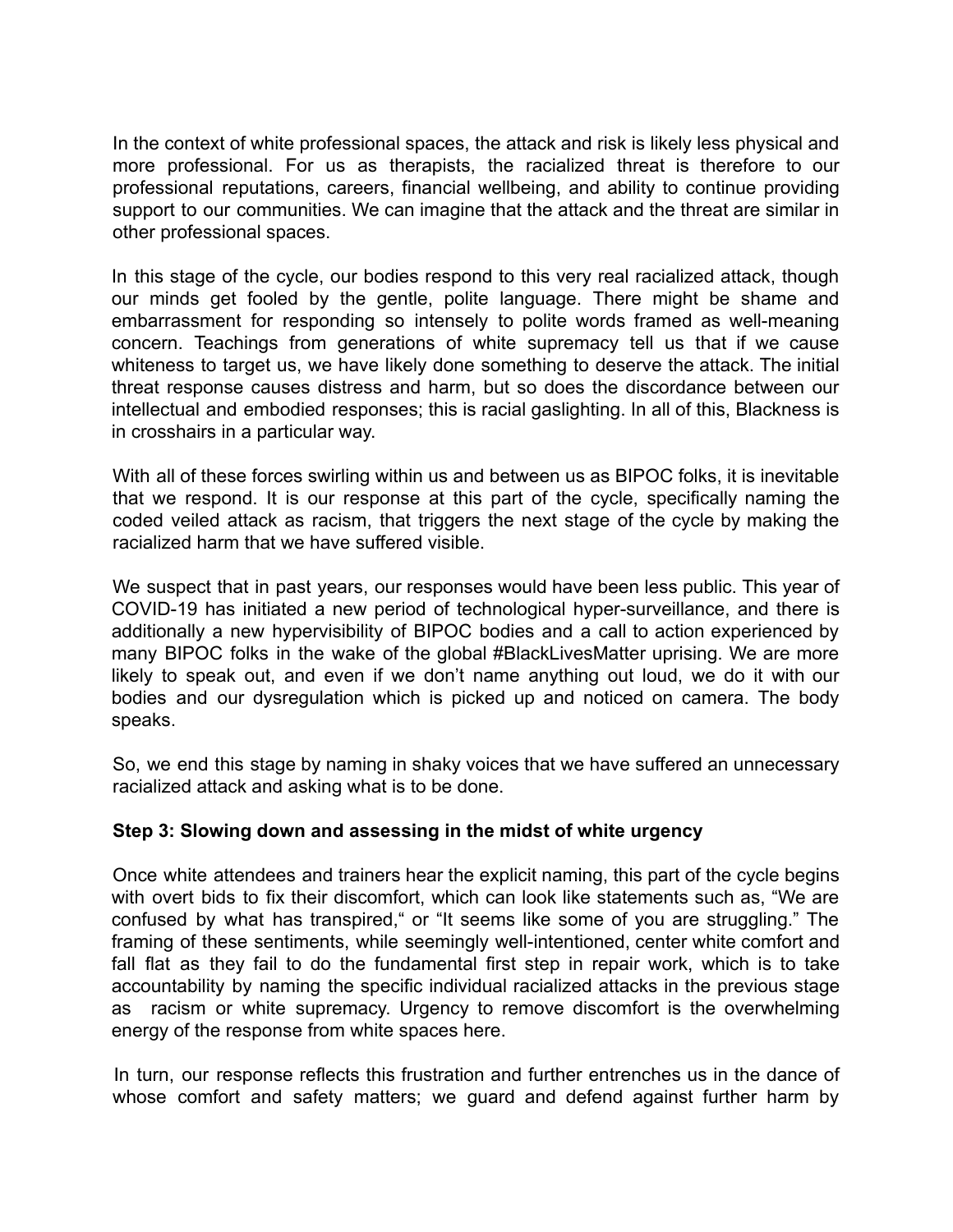retreating into silence. When the harm, hurt, and pain have not been acknowledged, there is no repair that can be done.

### **Step 4: Decision Making**

In this next step, which we characterize as a demand for approval, our silence seems to mobilize white folks into even more urgency. Questions like, "What can we do to make this better so we can move on?" start being posed. The subtext of this demand is a desire from white folks to be told that they are good enough white people who are not racist.

There is likely to be a new chorus of white backlash to the awkwardness and the perceived demand to diverge from intended topics, that is seen by white folks as being driven by BIPOC folks. The BIPOC folks in this moment are being held accountable for the direction of a space over which we have never had control.

For BIPOC folks this becomes an inflection point. Continuing to push against the system is dangerous, and not continuing to do so also presents with danger in that it normalizes behavior that is racist and gives into the oppressor. It is important to note that either choice is strategic and about safety and energy.

It is also worth noting that at this stage, in our experience, there is not much remaining hope that any of our initial concerns will be addressed or repaired. Hopelessness and exhaustion are important components of the decision making at this stage.

#### **Step 5: Appeasement**

The lack of explicit direction from BIPOC folks in the last step leads white folks to move towards appeasement. We find that appeasement is particular to what we're calling white liberal spaces. Appeasement looks like:

- bringing in a trainer of color in the last minute to speak to multicultural issues
- delineating a set amount of time to allow BIPOC folks to air their grievances
- triangulating with BIPOC folks one-on-one and congratulating them on their bravery for speaking up and sharing their experiences, and then offering to connect independently to learn more from them (without paying, of course!)
- committees being formed, enlisting the labor of BIPOC folks

Appeasement externally presents as a response to what has been named by BIPOC folks, but instead essentially re-centers whiteness in the conversation to achieve racial homeostasis. Underlying all of this is a clear lack of understanding that what has transpired is structural, historical, and not incidental. One element common to many tactics of appeasement is that they serve to delay any substantive response. Committees, guest speakers, and "listening sessions" take months, sometimes years to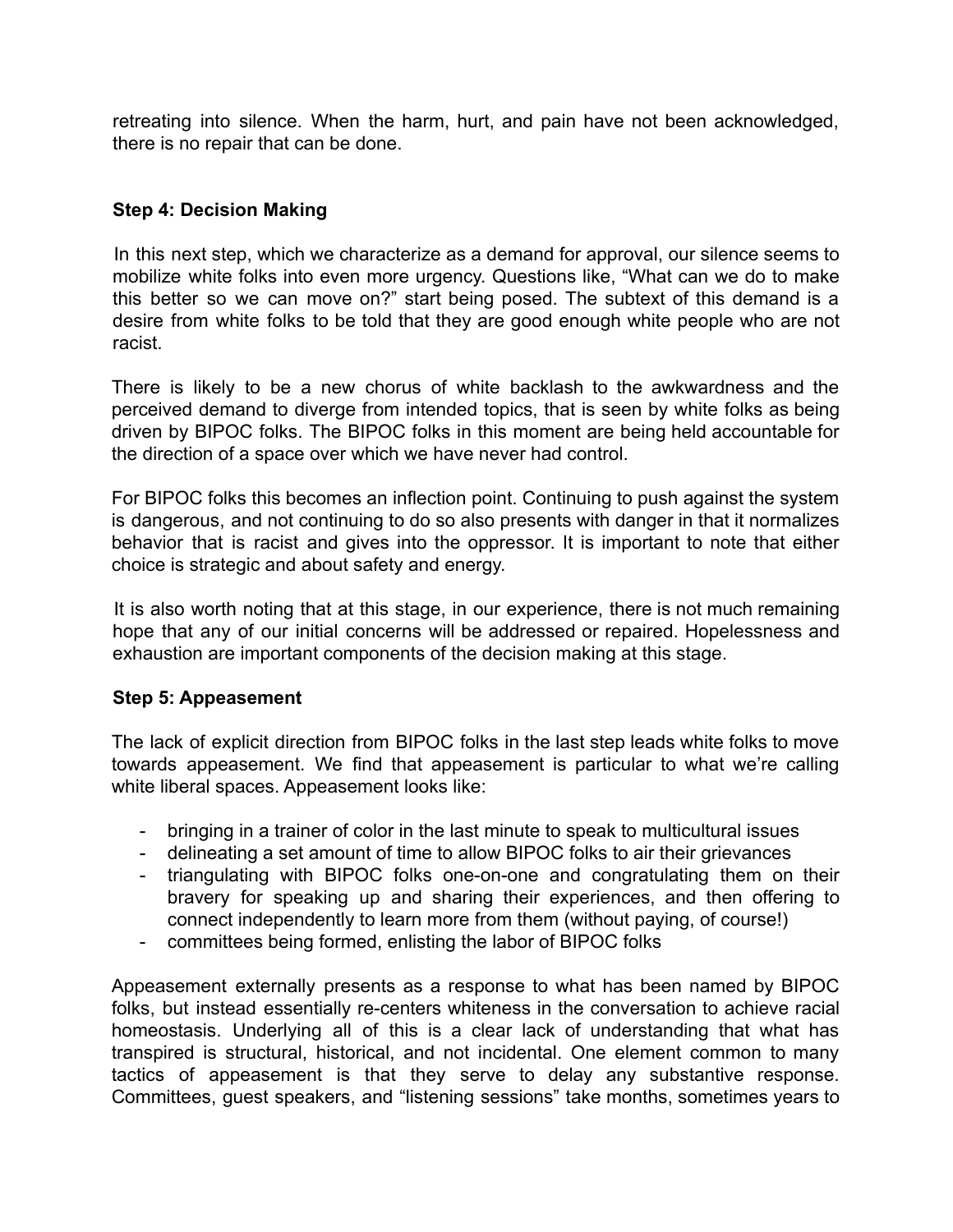organize and run their course. No remedy is offered to BIPOC folks in the meantime.

We also recognize that as we leave this one space where harm has been caused, we prepare to re-enter back into the daily fold of our lives and into other spaces where we are negotiating similar dynamics. In relation to the training experience that brought the two of us together as co-writers, and also in relation to the many other training spaces we've drawn on in presenting these ideas, this last step for BIPOC folks is where we find ourselves at the time of writing this piece.

#### **Final Thoughts**

As part of our commitment to writing and sharing a piece that is valuable to our communities, we shared this with colleagues before considering publication. A common question that emerged from both white and BIPOC folks was whether we could speak to some ways that these spaces could be safer. We believe that BIPOC folks already know what would make these spaces safer. For white folks in positions of leadership who might convene spaces like this and might seek answers, we don't believe we are the ones to provide them.

Finding answers is a project for white folks; they must come together, re-educate themselves, and wrestle with and resolve to attend to the racial trauma that lives in their bodies as well. We are reminded here of MLK's words, "Whites, it must frankly be said, are not putting in a similar mass effort to re-educate themselves out of their racial ignorance. It is an aspect of their sense of superiority that the white people of America believe they have so little to learn."

We believe that in every part of the cycle there is an opportunity (or many) not taken by the white folks with power to de-escalate and break out of the cycle in a seemingly simple way, often as simple as listening to what was being asked by the BIPOCs in the room. It is for white folks to do the work of determining what it is in them that prevents them from engaging with these opportunities.

Ultimately we hope that our mapping of this cycle offers the regulation, grounding, and support needed for our BIPOC community to enter white spaces while recognizing and honouring our myriad responses. We also hope that this reads as an invitation and call to white folks to continue taking action to do the work of dismantling racist structures so that this cycle no longer needs to be repeated in this way.

#### **Who We Are**

Sacha: I am a Black cisgender heterosexual man currently living on the unceded Coast Salish territories of East Vancouver. My political education comes first from growing up poor in rural white-dominant communities as the only child of a single Black mother who